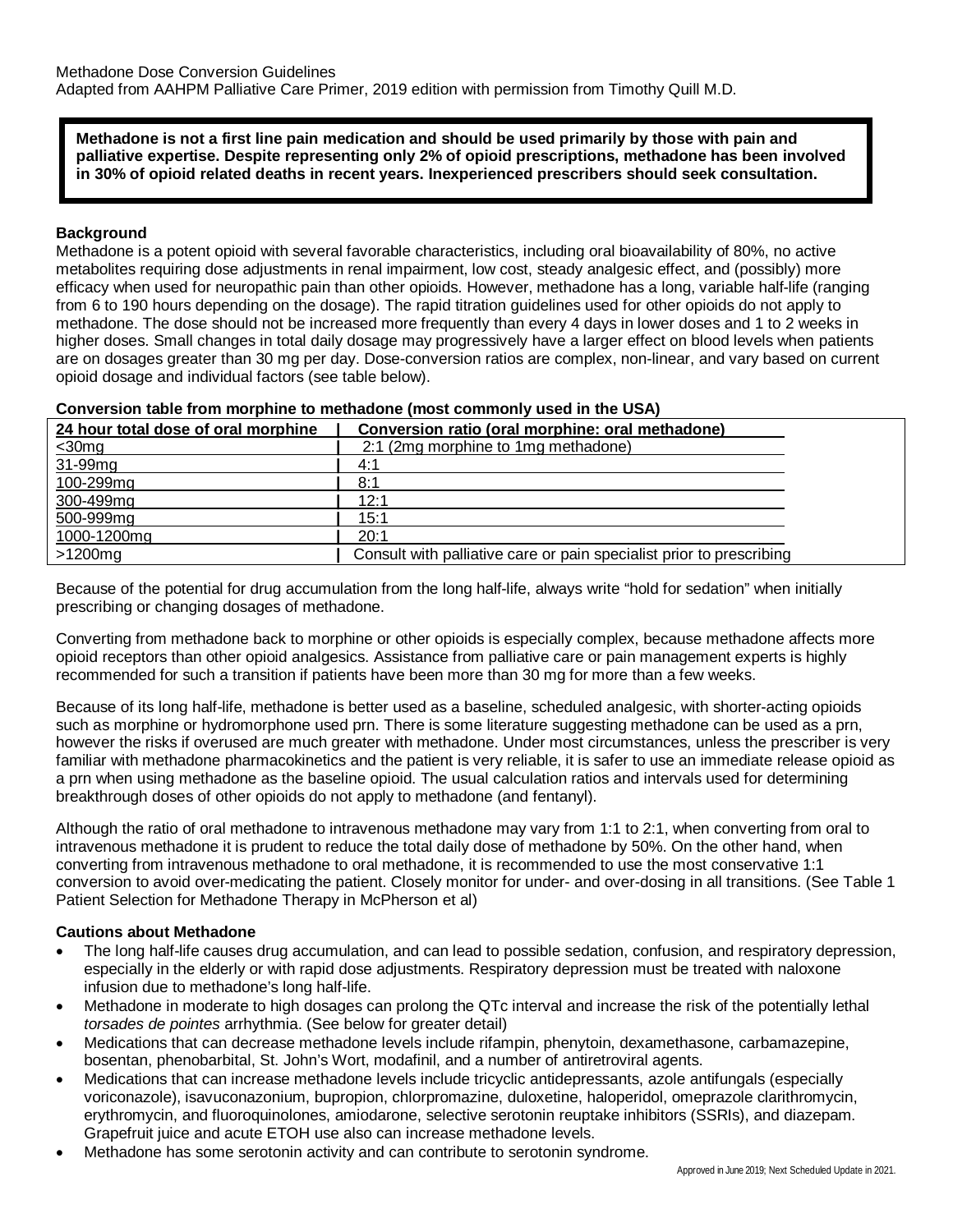• Careful patient selection and counseling should be undertaken to outline risks and benefits when using methadone.

## **Sample Calculation – Complete Conversion to Methadone**

A 50-year-old woman with metastatic breast cancer has good pain control with sustained-release oral morphine 200 mg, two tablets twice a day. However, she develops persistent myoclonus. A decision is made to rotate opioids to methadone. (Our conversion table [Table 2.1] always requires that the equianalgesic amount of oral morphine be determined to calculate a daily dosage of methadone.)

#### **Step 1. Calculate the total daily oral morphine dosage.**

• Two tablets of 200 mg each, taken twice daily = 800 mg total oral morphine per day

## **Step 2. Convert to methadone.**

- For a dosage of 800 mg per day, the conversion ratio of morphine to methadone is 15:1 (see "Conversion table from morphine to methadone" on previous page).
- 800 mg per day oral morphine  $\times$  1 mg methadone/15 mg oral morphine = 53 mg methadone per day

## **Step 3. Reduce the dosage because of incomplete cross-tolerance.**

- Reduce the equianalgesic dose by 1/2 when switching opioids because of incomplete cross-tolerance.
- 53 mg  $\times$  1/2 equals about 26 mg methadone
- Total daily dosage should be about 26 mg methadone per day (general consensus that starting doses should not exceed 30-40 mg per day – see McPherson et al and Chou et al.).

## **Step 4. Determine dosing schedule.**

- Methadone is initially dosed in divided doses three times per day (the analgesic effect is shorter than the half-life, so methadone should be generally given three times per day for pain, even though for methadone maintenance it can be given daily or even less frequently).
- A dosage of about 26 mg per day of methadone can be given as 7.5 mg to 10 mg of methadone three times per day (total daily dose of methadone being either 22.5mg or 30mg respectively).
- When ordering methadone, because of its long and variable half-life, always write "hold for sedation."

## **Step 5. Choose a prn medication.**

• Because of its potentially long half-life, prn doses of methadone are difficult to manage correctly and are subject to completely different rules than other prn opioids. Therefore, *unless you are a very experienced methadone prescriber*, an opioid with a short half-life is highly preferable for prn dosing.

#### **Step 6. Determine the prn dose (morphine).**

- The prn dose should be 10% of the total daily opioid dosage.
- Because the patient was already on 800 mg per day of oral morphine, the prn dose based on the prior total daily dosage of morphine would be: 800 mg oral morphine  $\times$  10% = 80 mg oral morphine every 1 to 2 hours as needed.
- This could be given as 4 cc of 20 mg/cc morphine concentrate or equivalent every 1 to 2 hours as needed.

#### **Step 7. Adjustments to regimen**

- Due to the variable and often long half life, changes in dosing should be made no more frequently than 5-7 days. In cases like this where higher doses of methadone are being used, 7-14 days is advised.
- Due to multiple drug interactions, close monitoring of the complete medication list of methadone patients is critical

#### **Practical facts**

- Tablets 5, 10mg; Liquid 1mg/mL, 2mg/mL; 10mg/ml. The 40mg tablets are approved for detox and addiction tx only.
- Tablets can be crushed and are reasonably well absorbed sublingually, buccally or rectally if necessary.
- Cost of methadone: 1/10 morphine sulfate ER, 1/75 oxycodone ER, 1/15 of transdermal fentanyl.
- Any physician with a Schedule II DEA license can prescribe methadone for pain. A special license is only required when using for the treatment of addiction. **(N.B. Must write "for pain" on the prescription when used for pain.)**
- Seek consultation if converting from large doses of other opioids, converting to IV, or if inexperienced.

# **QTc Prolongation**

• Depending on the goals of treatment, the presence of associated heart disease, the patient's prognosis, and the presence of other medications that prolong QTc, ECG monitoring may be indicated.